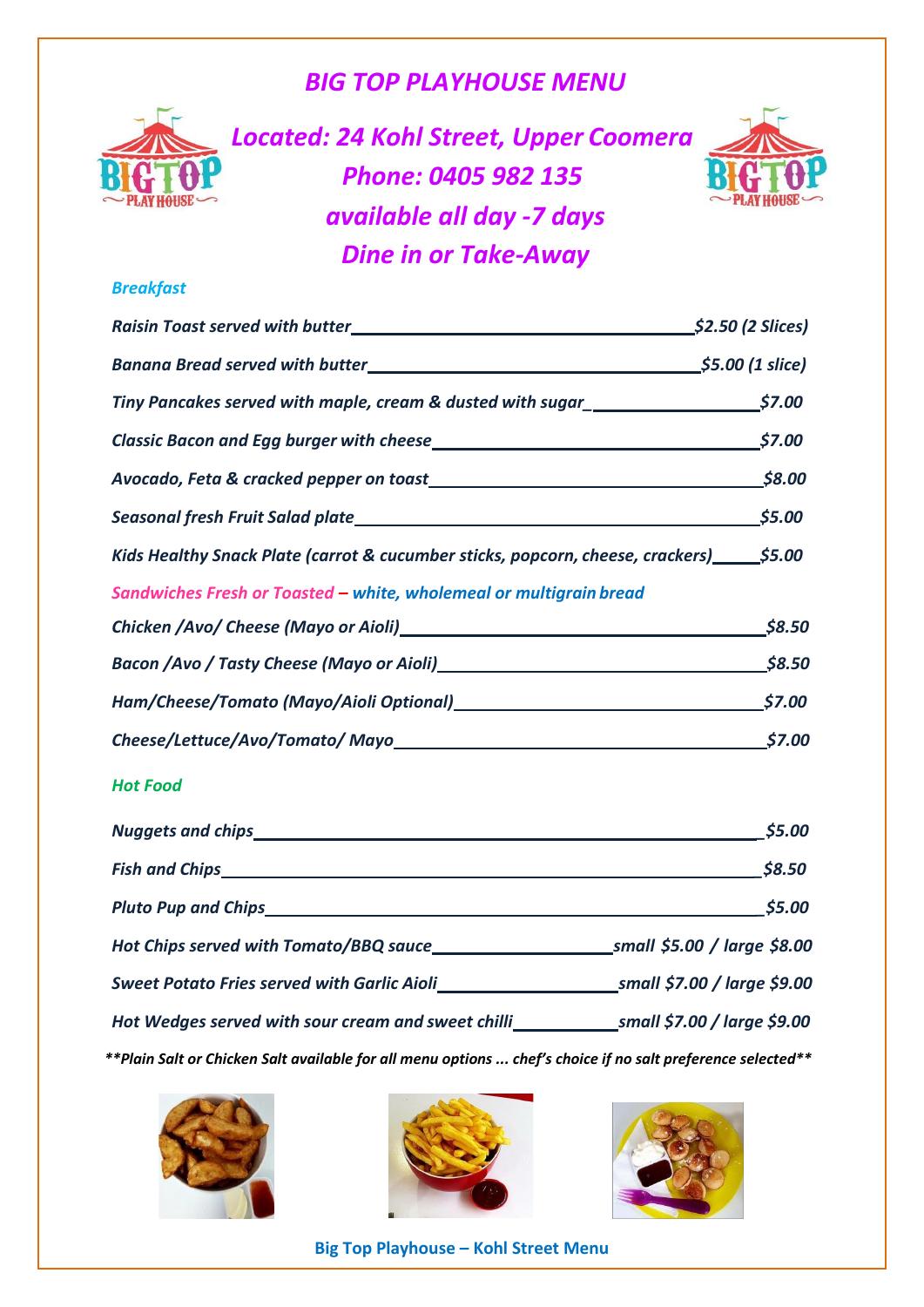#### *Platters \$50 each (feed approx. 8-10)*

*Morning/Afternoon Tea Platter (Mix of cakes and seasonal fruit) Hot Platter (Mix of hot chips, sweet potato fries and wedges plus mix of nuggets, dim sims, parcels, spring rolls) Cheese Board (Selection of cheeses, dips, crackers and seasonal fruit) Seasonal Fruit Platter Mediterranean Platter (Mix of Vegies, dips, olives, fruit and Lebanese Bread) Sweet Platter (Selection of chocolates and lollies) Nuggets and Chips (feeds 10 kids) Fairy Bread Platters x4*





Fruit-Rlatter \$50

*Morning/Afternoon Tea Hot Food Platter*





*Cheese Board Fruit Platter Sweet Platter* 





**Big Top Playhouse – Kohl Street Menu**